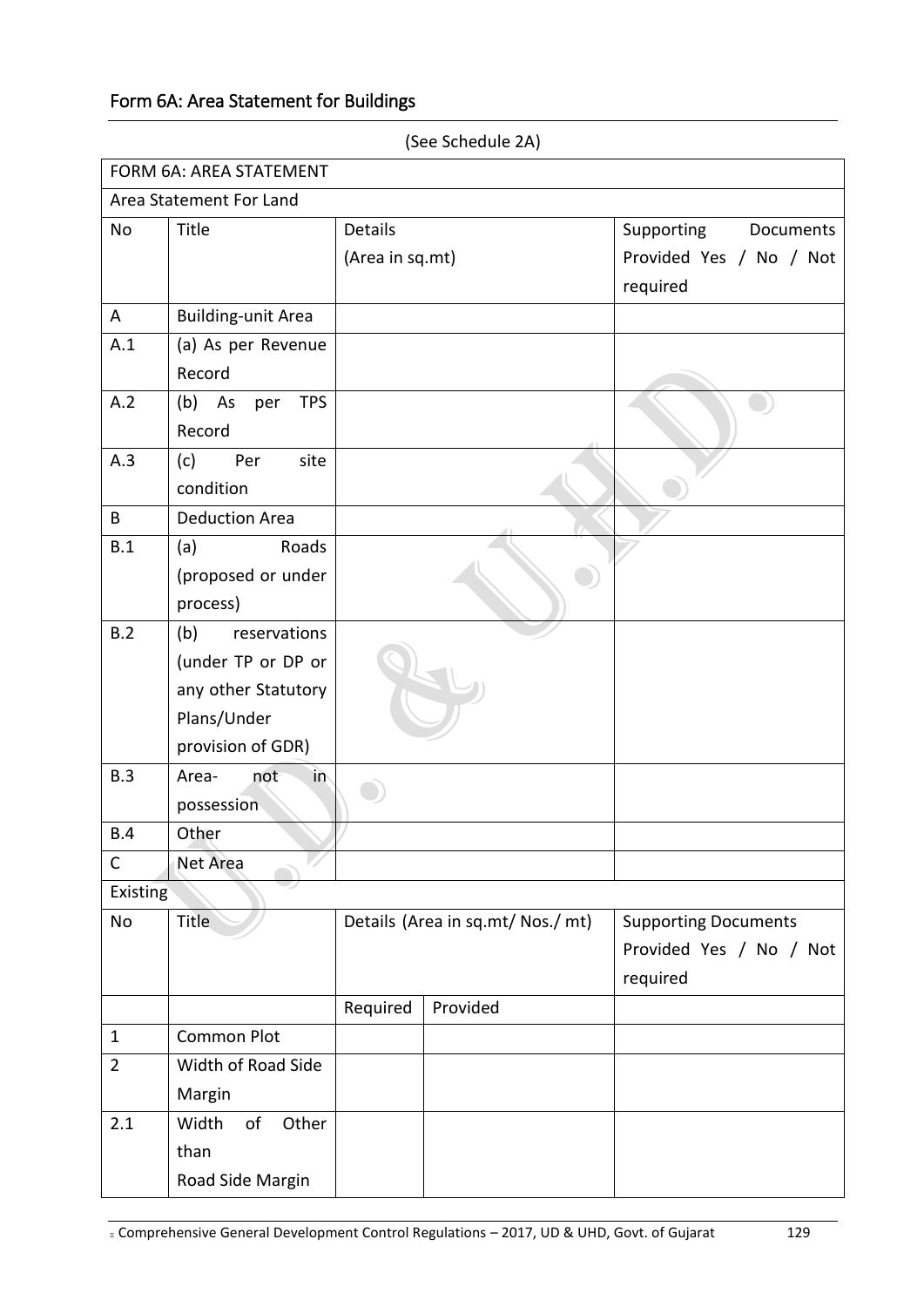| 2.2                     | <b>Total Marginal Area</b>              |                 |                          |        |                        |
|-------------------------|-----------------------------------------|-----------------|--------------------------|--------|------------------------|
| $\overline{3}$          | Width of Internal                       |                 |                          |        |                        |
|                         | Road                                    |                 |                          |        |                        |
| 3.1                     | <b>Internal Road Area</b>               |                 |                          |        |                        |
| $\overline{\mathbf{4}}$ | <b>Total Permissible</b>                |                 |                          |        |                        |
|                         | Ground-coverage                         |                 |                          |        |                        |
| 5                       | Permissible FSI<br>$\sim$               |                 |                          |        |                        |
|                         | Base (as per old                        |                 |                          |        |                        |
|                         | DP)                                     |                 |                          |        |                        |
| 6                       | Permissible FSI -                       |                 |                          |        |                        |
|                         | Chargeable                              |                 |                          |        |                        |
| $\overline{7}$          | <b>FSI Consumed</b>                     |                 |                          |        |                        |
| 8                       | <b>Ground Coverage</b>                  |                 |                          |        |                        |
| 8                       | Use                                     | Use Sub-        | Total Built- up Area (in | No. of | Drawings               |
|                         |                                         | type            | sq.mt)                   | Units  | Provided               |
|                         |                                         |                 |                          |        | Yes / No               |
|                         | Existing Use - as                       |                 |                          |        |                        |
|                         | per old DP                              |                 |                          |        |                        |
| 8.1                     | Residential                             |                 |                          |        |                        |
| 8.2                     | Commercial                              |                 |                          |        |                        |
| 8.3                     | <b>Mixed Use</b>                        |                 |                          |        |                        |
| 8.4                     | Industrial                              |                 |                          |        |                        |
| 8.5                     | Others<br>(please                       |                 |                          |        |                        |
|                         | specify)                                |                 |                          |        |                        |
| 8.6                     | Total                                   |                 |                          |        |                        |
| 9                       | Floors                                  | Numbers         | Floor Area/<br>Built-up  |        | Payment FSI (in sq.mt) |
|                         |                                         | of Units        | Area/FSI (insq.mt)       |        |                        |
|                         | Provide Details for Individual Building |                 |                          |        |                        |
| 9.1                     | <b>Hollow Plinth</b>                    |                 |                          |        |                        |
| 9.2                     | <b>Ground Floor</b>                     |                 |                          |        |                        |
| 9.3                     | <b>Typical Floor</b>                    |                 |                          |        |                        |
|                         | Floors other than                       |                 |                          |        |                        |
| 9.4                     | <b>Typical Floor</b>                    |                 |                          |        |                        |
| 9.5                     | Total                                   |                 |                          |        |                        |
| 9.6                     | of<br>Total<br>all                      |                 |                          |        |                        |
|                         | buildings                               |                 |                          |        |                        |
| 9.7                     | <b>Building</b>                         | <b>Building</b> | Number of Floors         |        |                        |
|                         |                                         | Height in       |                          |        |                        |
|                         |                                         | mt              |                          |        |                        |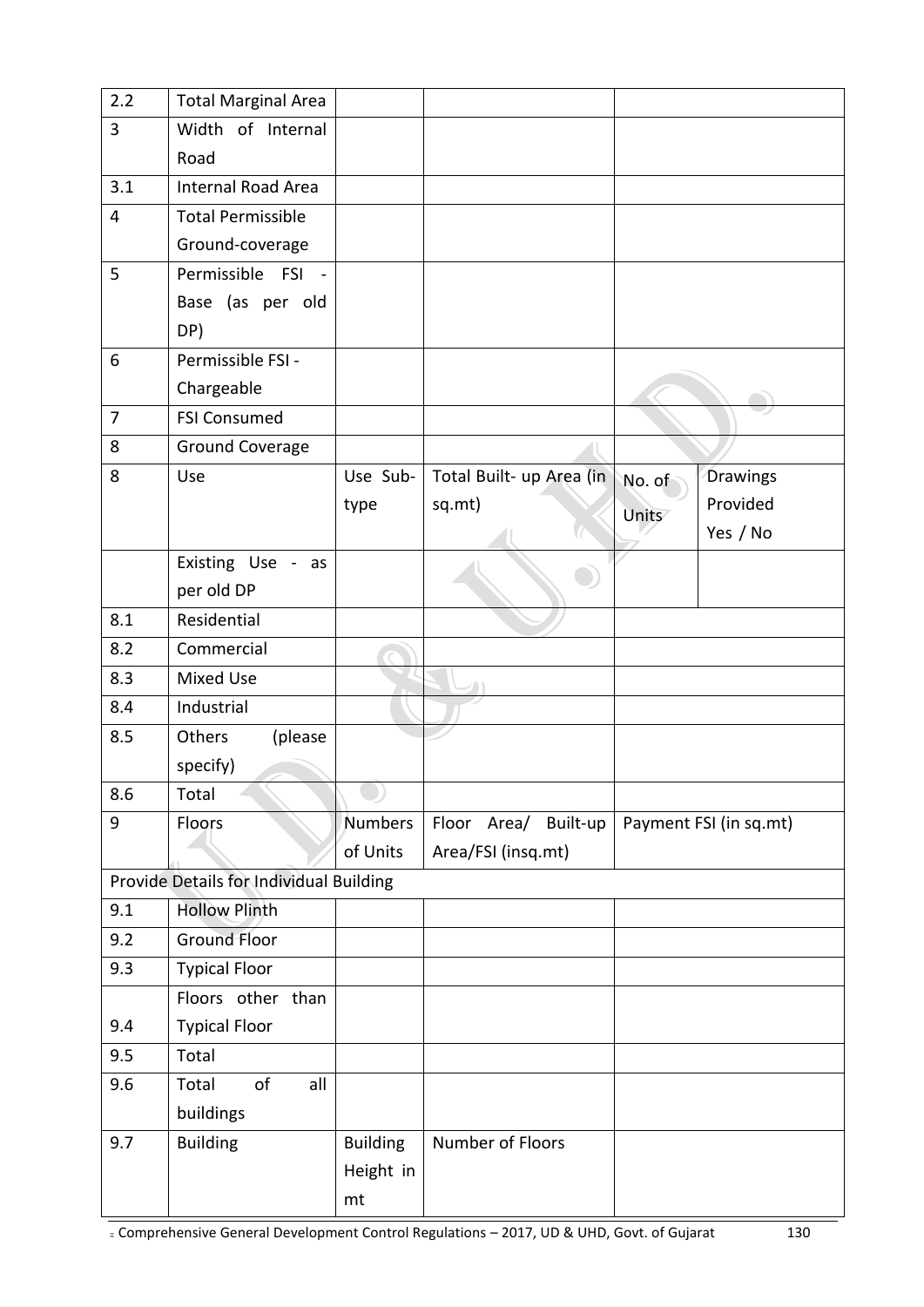| 10                                      | <b>Dwelling Units</b>                      | <b>Numbers</b>  | <b>Total Unit Area</b> | Details of unit area (Size)of |  |  |  |
|-----------------------------------------|--------------------------------------------|-----------------|------------------------|-------------------------------|--|--|--|
|                                         |                                            | of Units        | (in sq.mt)             | Individual Unit (in sq.mt)    |  |  |  |
| Provide Details for individual Building |                                            |                 |                        |                               |  |  |  |
| 10.1                                    | 1BHK                                       |                 |                        |                               |  |  |  |
| 10.2                                    | 2BHK                                       |                 |                        |                               |  |  |  |
| 10.3                                    | 3BHK                                       |                 |                        |                               |  |  |  |
| 10.4                                    | 4BHK                                       |                 |                        |                               |  |  |  |
| 10.6                                    | More than 4BHK                             |                 |                        |                               |  |  |  |
|                                         | Others (eg. Studio                         |                 |                        |                               |  |  |  |
| 10.7                                    | units,<br>penthouse                        |                 |                        |                               |  |  |  |
|                                         | $etc.$ )                                   |                 |                        |                               |  |  |  |
|                                         | Other<br>than                              |                 |                        |                               |  |  |  |
| 10.8                                    | <b>Dwelling</b>                            |                 |                        |                               |  |  |  |
|                                         | Units                                      |                 |                        |                               |  |  |  |
| 10.9                                    | Total                                      |                 |                        |                               |  |  |  |
| 10.10                                   | of<br>all<br>Total                         |                 |                        |                               |  |  |  |
|                                         | buildings                                  |                 |                        |                               |  |  |  |
| 11                                      | <b>Basement</b>                            | Number of       | Area per Basement (in  | <b>Total Basement Area</b>    |  |  |  |
|                                         |                                            | Basement        | sq.mt)                 |                               |  |  |  |
| 11.1                                    | Basement 1:Area                            |                 |                        |                               |  |  |  |
| 11.2                                    | Basement 2: Area                           |                 |                        |                               |  |  |  |
| 11.3                                    | Others                                     |                 |                        |                               |  |  |  |
|                                         | <b>Existing Area Statement For Parking</b> |                 |                        |                               |  |  |  |
| 12                                      | Parking                                    | Area (in sq.mt) |                        | Percentage (%)                |  |  |  |
| 12.1                                    | Area under parking                         |                 |                        | % of Total Built-up Area      |  |  |  |
|                                         | (including<br>visitors                     |                 |                        |                               |  |  |  |
|                                         | parking)                                   |                 |                        |                               |  |  |  |
| 12.2                                    | <b>Visitors Parking</b>                    |                 |                        | % of Total Parking Area       |  |  |  |
| 12.3                                    | <b>Covered Parking</b>                     |                 |                        | % of Total Parking Area       |  |  |  |
| 12.4                                    | <b>Open Parking</b>                        |                 |                        | % of Total Parking Area       |  |  |  |
| 20.10                                   | Sports & Leisure                           |                 |                        |                               |  |  |  |
| 20.11                                   | Parks                                      |                 |                        |                               |  |  |  |
| 20.12                                   | Service                                    |                 |                        |                               |  |  |  |
|                                         | establishment                              |                 |                        |                               |  |  |  |
| 20.13                                   | Industrial                                 |                 |                        |                               |  |  |  |
| 20.14                                   | Storage                                    |                 |                        |                               |  |  |  |
| 20.15                                   | Transport                                  |                 |                        |                               |  |  |  |
| 20.16                                   | Agriculture                                |                 |                        |                               |  |  |  |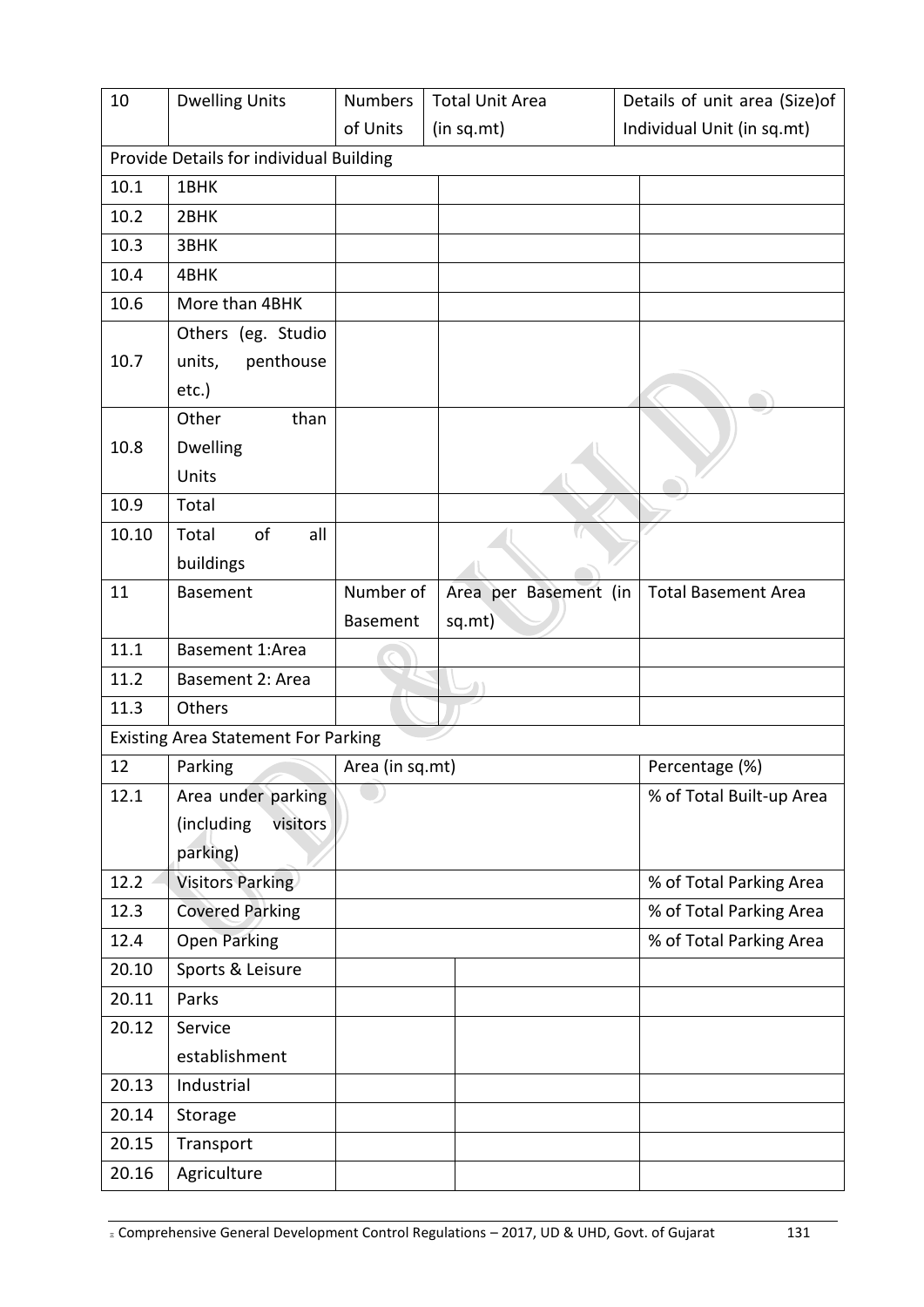| 20.17 | <b>Temporary Use</b>                    |                      |                      |                       |              |
|-------|-----------------------------------------|----------------------|----------------------|-----------------------|--------------|
| 20.18 | <b>Public Utility</b>                   |                      |                      |                       |              |
| 20.19 | Public Institutional                    |                      |                      |                       |              |
| 20.20 | Total                                   |                      |                      |                       |              |
| 21    | Floors/Levels                           | Numbers of           | Floor Area/ Built-up | Payment FSI(in sq.mt) |              |
|       |                                         | Units                | Area/FSI(insq.mt)    |                       |              |
|       | Provide Details for individual Building |                      |                      |                       |              |
| 21.1  | <b>Basement</b>                         |                      |                      |                       |              |
| 21.2  | <b>Hollow Plinth</b>                    |                      |                      |                       |              |
| 21.3  | <b>Ground Floor</b>                     |                      |                      |                       |              |
| 21.4  | <b>Typical Floor</b>                    |                      |                      |                       |              |
| 21.5  | Floors other than                       |                      |                      |                       |              |
|       | <b>Typical Floor</b>                    |                      |                      |                       |              |
| 21.6  | Total                                   |                      |                      |                       |              |
| 21.7  | of<br>Total<br>all                      |                      |                      |                       |              |
|       | buildings                               |                      |                      |                       |              |
| 22    | <b>Dwelling Units</b>                   | <b>Numbers</b><br>of | Unit<br>Total        | <b>Details</b><br>of  | unit<br>area |
|       |                                         | Units                | Area(insq.mt)        | (Size) of             | Individual   |
|       |                                         |                      |                      | Unit(insq.mt)         |              |
|       | Provide Details for individual Building |                      |                      |                       |              |
| 22.1  | 1BHK                                    |                      |                      |                       |              |
| 22.2  | 2BHK                                    |                      |                      |                       |              |
| 22.3  | 3BHK                                    |                      |                      |                       |              |
| 22.4  | 4 BHK                                   |                      |                      |                       |              |
| 22.5  | More Than 4BHK                          |                      |                      |                       |              |
| 22.6  | Others (eg. Studio                      |                      |                      |                       |              |
|       | units, pent house                       |                      |                      |                       |              |
|       | etc.)                                   |                      |                      |                       |              |
| 22.7  | Other<br>than                           |                      |                      |                       |              |
|       | <b>Dwelling Units</b>                   |                      |                      |                       |              |
| 22.8  | Total                                   |                      |                      |                       |              |
| 22.9  | of<br>all<br>Total                      |                      |                      |                       |              |
|       | buildings                               |                      |                      |                       |              |
| 23    | <b>Dwelling Units</b>                   | Carpet Area          | Details of Balcony & | Proportionate         | Total        |
|       |                                         | of each Unit         | Vernadah area (Size) | Common                | Built up     |
|       |                                         | (insq.mt)            | of Individual Unit   | Amenities             | Area         |
|       |                                         |                      | (in sq.mt)           | area in Sq.mt.        | (Sq.mt.)     |
| 23.1  |                                         |                      |                      |                       |              |
|       | <b>Ground Floor</b>                     |                      |                      |                       |              |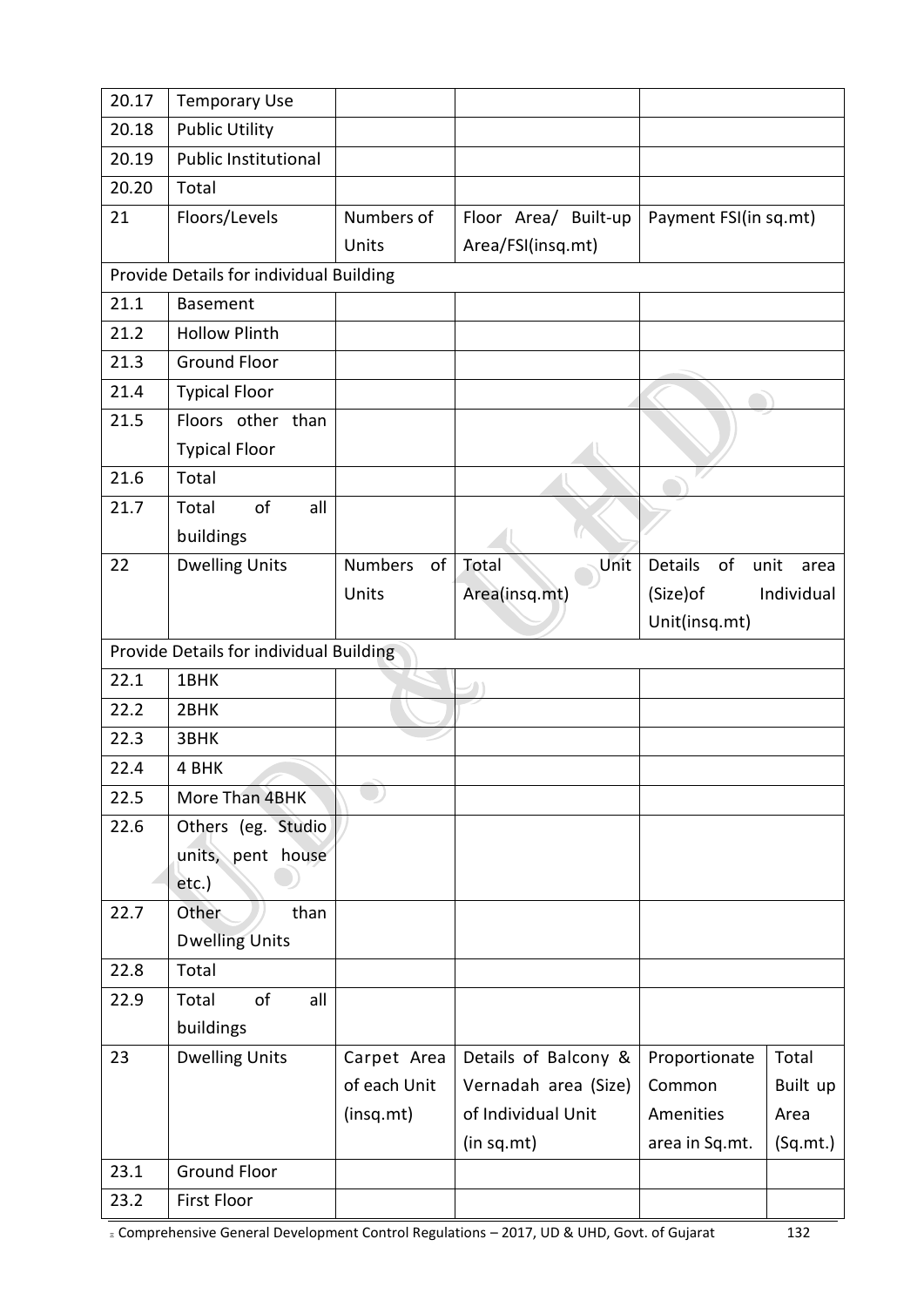| 24                                                                          | <b>Building</b>                                                                            | <b>Building Height in meters</b>           |                                                |                 |                                                           | <b>Number of Floors</b>                        |  |
|-----------------------------------------------------------------------------|--------------------------------------------------------------------------------------------|--------------------------------------------|------------------------------------------------|-----------------|-----------------------------------------------------------|------------------------------------------------|--|
| 24A                                                                         | Floor Level                                                                                | Each<br><b>Dwelling</b><br>Unit(DU)<br>No. | Carpet<br>of<br>Area<br>Each DU<br>(in Sq.MT.) |                 | Total<br>Carpet<br>0f<br>Area<br>Each Type<br>(in Sq.Mt.) | Total Carpet Area on<br>Each Floor (in Sq.Mt.) |  |
|                                                                             | <b>Ground Floor</b>                                                                        |                                            |                                                |                 |                                                           |                                                |  |
|                                                                             | <b>First Floor</b>                                                                         |                                            |                                                |                 |                                                           |                                                |  |
|                                                                             |                                                                                            |                                            |                                                |                 |                                                           |                                                |  |
|                                                                             | PROPOSED AREA STATEMENT FOR PARKING                                                        |                                            |                                                |                 |                                                           |                                                |  |
| 24                                                                          | Parking                                                                                    |                                            |                                                | Area (in sq.mt) |                                                           | Percentage (%)                                 |  |
| 24.1                                                                        | Parking Area required as per<br>Regulation(please specify in % as<br>well as area)         |                                            |                                                |                 |                                                           | %of<br><b>Total Built-up Area</b>              |  |
| 24.2                                                                        | Proposed<br>Parking<br>(please<br>Area<br>specify in % as well as area)                    |                                            |                                                |                 |                                                           | %of<br>Total Built-up Area                     |  |
| 24.3                                                                        | Visitors parking area required at<br>Ground Level (please specify in % as<br>well as area) |                                            |                                                |                 |                                                           | %of<br>Total Built-up Area                     |  |
| 24.4                                                                        | Visitors parking area provided at<br>Ground Level (please specify in % as<br>well as area) |                                            |                                                |                 |                                                           | %of<br>Total Built-up Area                     |  |
| 25                                                                          | Parking                                                                                    |                                            |                                                | Area            | of<br>No.                                                 | of<br>No.<br>Parking                           |  |
|                                                                             |                                                                                            |                                            |                                                | (in             | Parking                                                   | spacesfor4- wheelers                           |  |
|                                                                             |                                                                                            |                                            |                                                | sq.mt)          | spaces                                                    |                                                |  |
|                                                                             |                                                                                            |                                            |                                                |                 | for                                                       |                                                |  |
|                                                                             |                                                                                            |                                            |                                                |                 | 2-heelers                                                 |                                                |  |
| 25.1                                                                        | Proposed Parking on Ground<br>Level(including Hollow Plinth)                               |                                            |                                                |                 |                                                           |                                                |  |
| 25.2                                                                        | Proposed Parking on<br>Basement<br>Level                                                   |                                            |                                                |                 |                                                           |                                                |  |
| 25.3                                                                        | Proposed Parking on levels above                                                           |                                            |                                                |                 |                                                           |                                                |  |
|                                                                             | <b>Hollow Plinth</b>                                                                       |                                            |                                                |                 |                                                           |                                                |  |
| 25.4                                                                        | <b>Covered Parking</b>                                                                     |                                            |                                                |                 |                                                           |                                                |  |
| 25.5                                                                        | <b>Open Parking</b>                                                                        |                                            |                                                |                 |                                                           |                                                |  |
| 25.6                                                                        | Total                                                                                      |                                            |                                                |                 |                                                           |                                                |  |
| Build-to-line                                                               |                                                                                            |                                            |                                                |                 |                                                           |                                                |  |
| *BUILDING-UNIT(PLOT) AS MENTIONED IN LOCAL AREA PLAN, PLEASE PROVIDE<br>THE |                                                                                            |                                            |                                                |                 |                                                           |                                                |  |

E Comprehensive General Development Control Regulations – 2017, UD & UHD, Govt. of Gujarat 133